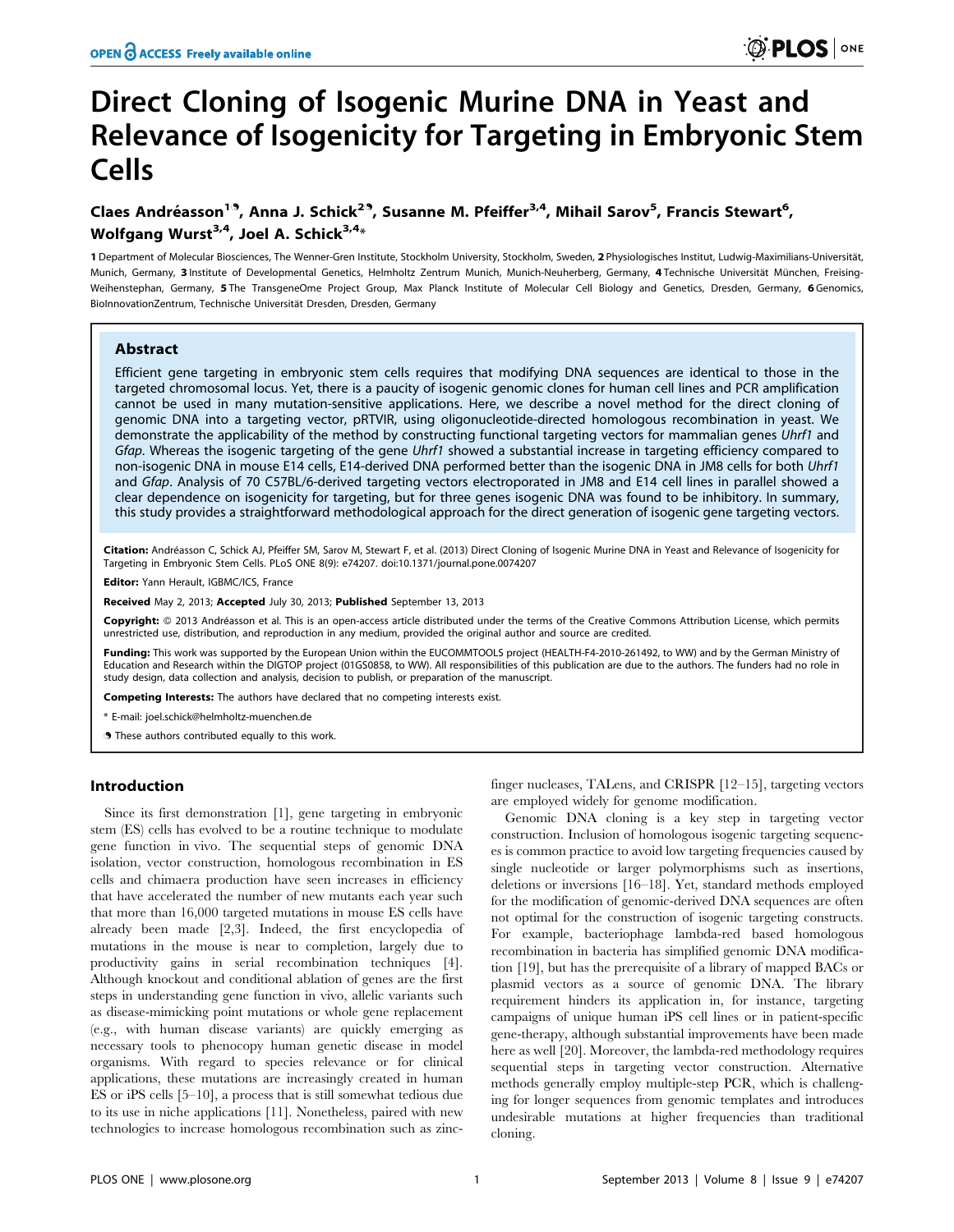Substantial progress has been made with simultaneous multifragment cloning in the yeast Saccharomyces cerevisiae, in which short homologous sequences are joined by the DNA double-strand break repair machinery [21–24]. In particular, larger homologous regions [25] or overlapping oligomers [26] have been successfully used to retrieve genomic DNA from BACs for the introduction into targeting constructs carried on yeast shuttle vectors. Importantly, yeast readily recombines multiple fragments with a restricted plasmid vector that can replicate and be selected for with positive or negative selection, eliminating sequential steps in targeting vector construction and improving throughput.

In this work we sought to extend yeast homologous recombination cloning methodology to directly retrieve DNA fragments from host cellular genomic DNA using oligonucleotides and without the use of intermediate library preparation or PCR steps. We have constructed a novel yeast vector for Retrieval of Targeting sequences with Verbatim Isogenic Regions (pRTVIR, or ''pRetriever'') that efficiently retrieves genomic sequences when co-transformed with isolated chromosomal DNA from embryonic stem cells. In a series of experiments involving more than 70 targeting constructs, we find a significant association between correct targeting and isogenic DNA. Therefore, direct DNA cloning from purified genomic DNA in yeast should prove to be a valuable method for sensitive targeting applications.

#### Results

# A Yeast Plasmid for Retrieval of Targeting Sequences (pRTVIR) Facilitates the Construction of Targeting Vectors for Embryonic Stem Cells

Cloning overlapping DNA fragments in yeast has been established for rapid cloning of mammalian targeting vectors [23]. This methodology relies on the homologous recombination between mammalian DNA sequences and a shuttle plasmid vector that can replicate and be selected for in both yeast and Escherichia coli. We set out to increase the frequency of successful recombination by attempting to minimize the background resulting from unwanted recombination and ligation events. First, we designed a vector for recombination cloning without any sequence homology to the yeast genome. Briefly, an heterologous auxotrophic selection marker CaURA3 (orotidine-5-phosphate decarboxylase) [27] from Candida albicans driven by the TEF promoter from Ashbya gossypii was combined with replication sequences derived from the yeast episomal 2 micrometer plasmid. E. coli replication sequences and a bacterial ampicillin selection marker were introduced in the plasmid resulting in the 4.5 kb plasmid pCA771. When pCA771 is used to transform a ura3 yeast strain devoid of its endogenous 2 micrometer plasmid ( $[\mathrm{Cir}^0]$ ) to  $\mathrm{Ura}^+$ , no sequence homology exists between this vector and the host DNA, thus effectively eliminating background arising from homologous recombination.

Second, we wanted to eliminate background arising from in vivo ligation, which in yeast occurs with high frequency [21] by making the functionality of the CaURA3 selection marker in pCA771 conditionally dependent on a successful recombination event. Briefly, we made small 3' truncations of the CaURA3 gene of our pCA771 to define a minimal deletion that abolished function. Deletion of the last two codons of  $CaURA3$  ( $\Delta QL$ ) did not affect the capacity to transform  $ura3$  yeast cells to  $\overline{Ura}^+$ , while a four- $\alpha$  codon deletion  $(\Delta \text{TGQL})$  decreased colony formation frequency and a six-codon deletion  $(\Delta KKTGQL)$  completely abolished transformation to  $Ura^+$  (Fig. 1A). Inspection of a structure model of CaUra3 based on the structure of S. cerevisiae Ura3 [28] revealed that the deletions had truncated an alpha-helix that is important for the structural integrity of the orotidine-5-phosphate decarbox-



Figure 1. Construction of a plasmid with positive selection for successful recombination (pRTVIR). (A) The sequence of Candida albicans Ura3 (CaUra3) modeled onto the crystal structure of Saccharomyces cerevisae orotidine-5-phosphate decarboxylase [28] using the the Phyre2 server [44]. The very C-terminal 6 residues of CaUra3 are part of a structurally important  $\alpha$ -helix (marked in red). CaURA3 harboring yeast vector pCA771 (WT) was modified by sitedirected mutagenesis to remove, 2 ( $\Delta$ QL), 4 ( $\Delta$ TGQL) or 6 ( $\Delta$ KKTGL) of the codons that precede the termination codon of CaURA3. Functionality  $(+++, + or -)$  of the resulting CaURA3 markers were assessed by transformation of ura3 $\Delta$  yeast strain CAY1179 followed by plating on media selective for Ura<sup>+</sup>. (B) A plasmid map of pRTVIR that contains standard E. coli replication (pUC) and antibiotic selection sequences (Amp) and replicates in yeast by means of a 2 micrometer plasmid sequence (2 μm). The Caura3ΔKKTGQL marker is nonfunctional but can be restored to function by homologous recombination that adds back KKTG codons. HindIII and EcoRV sites facilitate restriction of pRTVIR that enhances homologous recombination. (C). HindIII and EcoRV restricted  $pRTVIR$  was used to co-transform CAY1179 to Ura<sup>+</sup> in duplicates together with either a  $P_{AGPI}$ -lacZ PCR product flanked by homology to the vector (Graphic) or with a similar PCR product without vector homology but in the presence of bridging single-stranded oligonucleotides. Ura<sup>+</sup> colony forming units (CFU) for each condition are presented. Following plasmid rescue from the yeast transformants, the fractions of correct LacZ-carrying recombinants were quantified by X-Gal blue/white-screening (marked in blue). doi:10.1371/journal.pone.0074207.g001

ylase enzyme. We named the new vector pRTVIR, plasmid for Retrieval of Targeting sequences with Verbatim Isogenic Regions (Fig. 1B).

Next, we tested if reintroduction of the four codons KKTG in pRTVIR by homologous recombination restored the activity of CaURA3 thereby facilitating selection of correct clones as Ura<sup>+</sup> transformants. The vector was linearized at unique HindIII and  $EcoRV$  restriction sites introduced right at the  $3'$  end of the CaURA3 $\Delta$ KKTGQL coding sequence and was together with a 3.8 kb PCR product encoding a  $Lac\zeta$  reporter ( $\mathbf{P}_{AGP1}$ - $Lac\zeta$ ) [29] used to cotransform [Cir<sup>0</sup>] ura3 yeast to Ura<sup>+</sup>. The PCR primers for  $P_{AGP1}$ -Lac<sub> $\zeta$ </sub> had been designed so that they introduced the required KKTG codons together with 30 bp and 35 bp of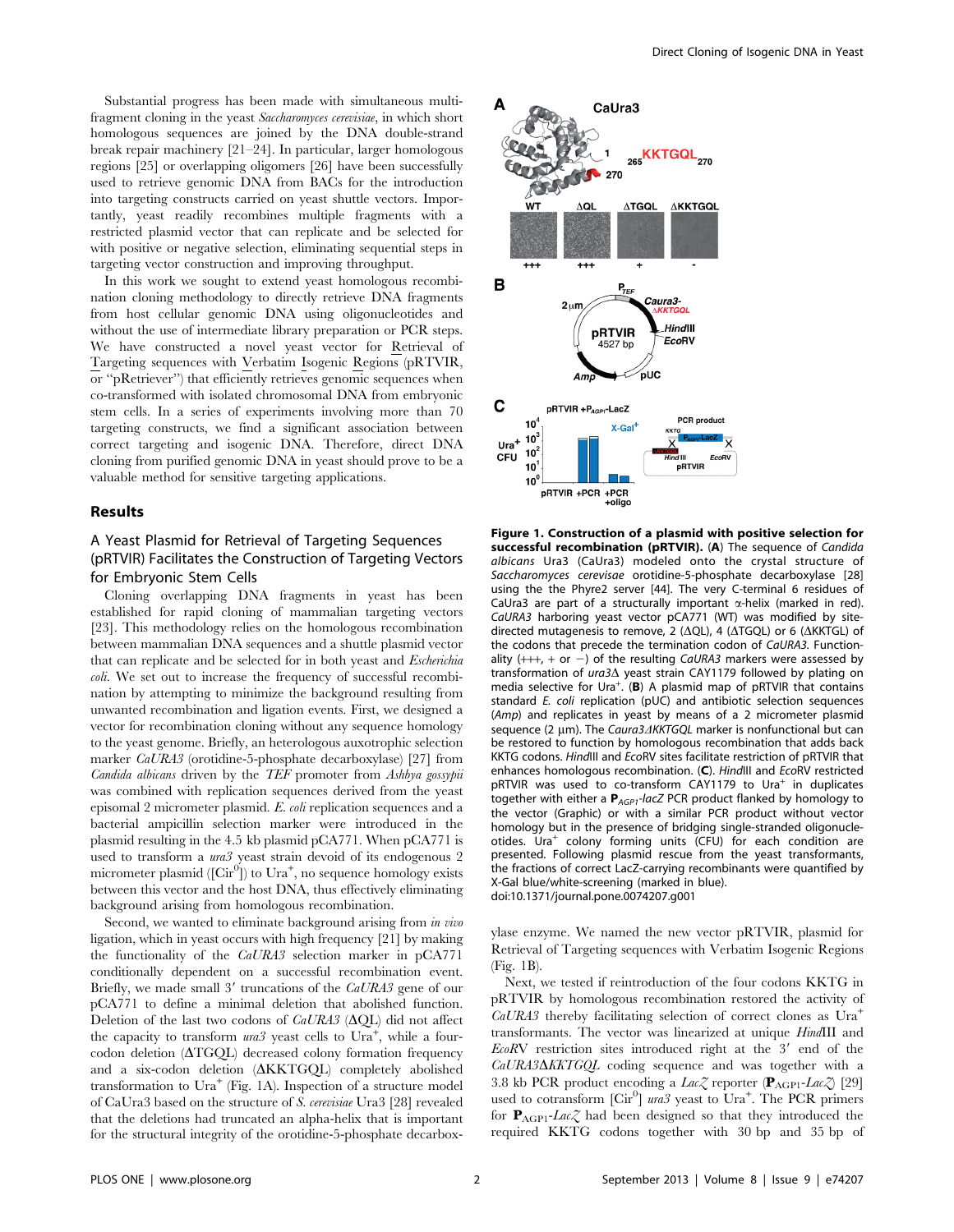homology to each of the free ends of the vector, respectively. While control transformations in duplicates using only HindIII and  $E \circ \mathsf{RV}$  restricted pRTVIR gave no Ura<sup>+</sup> colonies, inclusion of the  $\mathbf{P}_{AGP1}$ -Lac $\zeta$  PCR in the transformation gave encouraging 1570 and 1970 Ura<sup>+</sup> colonies, respectively (Fig. 1C). We pooled the yeast transformants, rescued the plasmids (see Methods) and quantified the number of  $P_{AGP1}$ -Lac<sub>c</sub> carrying recombinants by using  $X$ -gal blue/white-screening of the ampicillin resistant  $E$ . coli colonies. 76% and 73%, respectively, of the transformants were blue and therefore carried a functional  $Lac\zeta$  gene. In parallel experiments, we employed bridging single- stranded oligonucleotides instead of flanking homology regions to direct the homologous recombination. Briefly, each oligonucleotide was synthesized with 35 bp homology to both one end of the vector and the corresponding end of the  $P_{AGP1}$ -Lac<sub>Z</sub> PCR product. Although the yeast transformation efficiency was low in this particular setup due to the use of single and not double stranded oligonucleotides, plasmid rescue and X-gal blue/white-screening revealed 100% efficiency for obtaining correct recombinant plasmids (Fig. 1C).

# Multiple Fragment Targeting Vector Assembly using pRTVIR

To directly test if pRTVIR functions in homologous recombination of multiple overlapping DNA fragments, a five-fragment mammalian targeting vector for targeting a Tau-EGFP and hygromycin fusion (with adjoining T2A sequences; [30]) to Tubb3 was designed and products were amplified by PCR [31]. We also included a direct comparison with a standard yeast URA3 vector that contains extensive homology to the yeast genome, pRS316 [32]. In striking contrast to the zero background of pRTVIR upon single-tube transformation, pRS316 gave extensive background of yeast transformants and only modest increase in the number of transformants when inserts were added. Colonies containing correctly recombined fragments were identified by junction PCR and verified by restriction digest. The frequency of correct clones was 20/96 (20.8%) for pRTVIR and 13/96 (13.5%) for pRS316 (Fig. 2). Apparently, plasmid rescue in E. coli results in selection of functional plasmids and thereby of correct clones, compensating to some extent for the poor performance of pRS316 during yeast recombination. The recombined pRTVIR-Tubb3-TauEGFPhyg vector was then electroporated into embryonic stem (ES) cells and cells were selected in G418-containing medium. Positively targeted clones (targeting frequency: 4/96) were identified by long-range PCR and analyzed by immunofluorescence (Fig. 2B, S1). As expected, the C-terminal fusion to TauEGFP is localized exclusively in neuronal processes derived from in vitro differentiated ES cells (Fig. 2C), demonstrating that ES targeting vector construction is possible and sequence fidelity is preserved using pRTVIR.

# Cloning of Sequences from BACs and Genomic DNA into pRTVIR

Sensitive genomic applications preclude the use of PCR in mammalian targeting arm amplification due to the frequency of spontaneous mutations. We therefore chose to analyze if pRTVIR would be able to retrieve flanking genomic DNA for a targeting vector directly from a murine bacterial artificial chromosome (BAC). Bridging oligonucleotides containing overlap to the vector and genomic sequence of interest have previously been employed with success [26]. We used a modified protocol to transform a double-stranded primer containing a 40 bp overlap with genomic DNA together with linearized pRTVIR and 40 bp to the corresponding BAC for either Gfap, encoding an intermediate filament in astroglia, or Uhrf1, encoding a cell cycle regulated E3 ubiquitin ligase (Fig. 3A). Initial results performed in triplicate showed poor retrieval of the  $\sim$ 9 kb fragments, 2/96 (2.1%) for Gfap and 0/96 for Uhrf1, but when restriction of the BAC outside the region of interest was introduced, the frequency increased dramatically to 91/96 (94.8%) and 51/96 (53.1%), respectively (Fig. 3B). We also compared the efficiency of linear retrieval in the standard yeast vector pRS316, which gave 0/96 and 1/96 (1.0%), respectively, compared to correctly cloned fragments. This shows that the pRTVIR vector combined with linearization is an efficient tool for retrieval of genomic DNA fragments from linearized BAC DNA.

Genomic DNA isolated directly from cells for targeting experiments has the advantage of absolute isogenicity. Due to the substantial increase in efficiency of genomic DNA retrieval from a BAC over traditional cloning approaches, we attempted to retrieve targeting vector homology directly from genomic DNA derived from embryonic stem cell lines isolated from genetically distinct mouse strains. In experiments conducted in triplicate, following co-transfection of  $100 \mu$ g of highly purified phenol:chloroform extracted and digested genomic DNA from ES cells together with pRTVIR and overlapping 80-mer double-stranded oligonucleotides corresponding to end sequences at flanking genomic SwaI and NotI restriction sites, it was possible to retrieve 8.4 kb of Uhrf1 genomic DNA directly from E14TG2a (129/Ola) and JM8 (C57BL/6) linearized genomic DNA, albeit at a modest frequency of 2.1% (Fig. 3). An additional retrieval gave 14.3% and 1.0% successful clones when isolating 8.4 kb of E14 and JM8 genomic Gfap DNA, respectively, digested with flanking BsrGI restriction sites. This demonstrates that selection with the pRTVIR is sufficient to retrieve restricted genomic DNA directly from purified cellular DNA without further amplification steps.

DNA engineering using homologous recombination in yeast does not rely on restriction sites for fusing the fragments and therefore allows for seamless fusion of DNA. To introduce an inframe fusion of EGFP to Uhrf1 before the ultimate stop codon, the 8.4 kb Uhrf1 and Gfap homology vectors were introduced into yeast together with a PCR amplified EGFP-SV40 promoter-Neomycin cassette containing 40 bp of homology at the ends. Following transformation and selection on kanamycin, several of the clones screened for Gfap and Uhrf1 correctly contained the cassette (Fig. S2) and were used for targeting experiments described below.

# Targeting with Isogenic and Non-isogenic Yeast-derived Vectors

Isogenic matching of targeting vector to target cell line is reported to be conducive for robust targeting [16–18]. To confirm this for yeast-derived vectors, we conducted a targeting experiment with vectors containing genomic DNA retrieved from either JM8 or E14 ES cell lines for the Uhrf1 and Gfap genes (Fig. 4A). Vectors were prepared in parallel and electroporated in triplicate in JM8 and E14 cell lines and 32 colonies were picked per 10 cm plate (96 total) and analyzed for targeting frequency by long range PCR as well as GFP expression in ES cells and under neural differentiation conditions (Figs. 4B, S2, S3). Surprisingly, isogenicity was not always favored, as the vector derived from the E14 cell line performed better for both genes in JM8 cells than the JM8 isogenic vector (74 versus 52 for Uhrf1, 48 versus 10 for Gfap). In the reciprocal experiment, the JM8 vector performed as expected better in the JM8 cell line for Uhrf1 (52 versus 42) but not for Gfap (48 versus 20). Perhaps most surprising, the Uhrf1 E14 vector did not yield positive colonies in E14 cells but targeted 50% of clones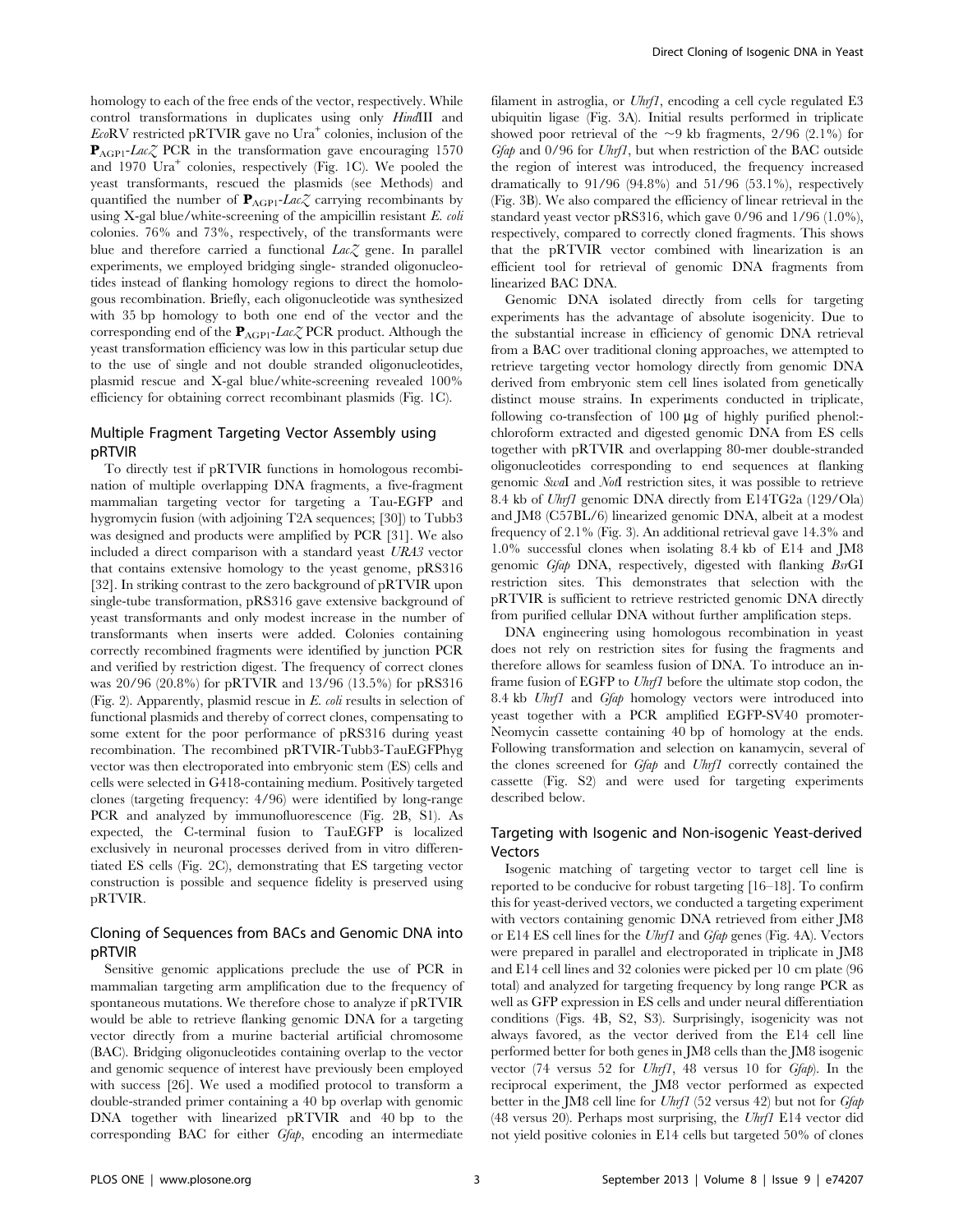

Figure 2. pRTVIR improves multi-fragment recombination and enables gene targeting in mouse ES cells. (A). Direct comparison of cloning efficiency following single step multi-fragment recombination of the Tubb3-TauEGFPhyg targeting vector. Single tube transformation of four overlapping PCR fragments (B, top) together with linearized cloning vectors pRS316 or pRTVIR were transformed into competent yeast and transformants plated on solid SC-ura medium plates. Background colony formation was substantially reduced and the frequency of correctly recombined vectors was increased for pRTVIR containing vectors. (B). Following multi-fragment recombination containing heterologous 40-bp double-stranded overlapping oligonucleotides ends (colored lines) with pRTVIR, targeting to the penultimate codon of Tubb3 was demonstrated in mouse E14 ES cells. (C). In vitro differentiation to neurons shows overlap of EGFP expression corresponding to an antibody directed against Tubb3 in neurons, demonstrating successful targeting following multi-fragment recombination with pRTVIR. doi:10.1371/journal.pone.0074207.g002

correctly in JM8 cells, suggesting that there is an incompatibility when targeting with the isogenic sequence.

Sequence analysis of Uhrf1 cloned yeast sequences did not reveal changes other than sporadic nucleotide polymorphisms differing from the reference genome (GRCm38) that may affect targeting frequency. However, Gfap E14-derived DNA showed substantial polymorphisms in a 245-bp region in a heavily-repeated and alternatively spliced 3' UTR in exon 8a (Fig. S4). Yeast-cloned JM8 DNA for Gfap also showed variation over a neighboring 214 bp region. It is possible that these regions are involved in transcript stability that may lead to a preference of the non-isogenic vector when performing targeting experiments.

Given the disparity between published reports and our targeting outcome, we chose to examine if isogenic DNA improved targeting efficiency under defined circumstances for a larger set of genes. We therefore carried out a targeting campaign of 70 different genes from the DiGtoP resource [33] in E14 and JM8 cells in parallel using recombineering-derived tagging vectors from C57BL/6 genomic DNA. In each vector, the targeting sequences contain an EGFP-promoter-neomycin resistance cassette and are directed to the penultimate codon of each gene to generate an EGFP-fusion to the endogenous gene. By picking 32 colonies from each targeting plate for analysis, a consensus targeting frequency could be applied to a given vector (Fig. 4C). As expected, 66 of 70 vectors gave positive clones for isogenically matched C57BL/6 DNA in JM8 cells, whereas only 38 of 70 the same vectors gave positives in E14 cells. A significant preference for isogenicity was seen in the percentage of successful clones for each gene

 $(p<0.0001$ , two-tailed t-test), as the mean targeting frequency seen in JM8 is 54.5% ( $\pm 3.69$ ) versus 14.6% ( $\pm 2.99$ ) in E14 cells. One gene, Ube1x, gave exactly the same number of positives (91%) in both cell lines. Nevertheless, there were several significant exceptions to the isogenicity rule: nine genes (Niban, Erk2, Mcm2, Ataxin1, Cnot2, Htt, Brachyury, Meg3, Tcl1) showed a preference for targeting in E14 with non-isogenic DNA. Surprisingly, these differences are most dramatic for three of the four JM8 untargeted genes: Brachyury (56%), Meg3 (97%) and Tcl1 (25%), suggesting that isogenic sequences may be a hindrance to successful targeting in some instances.

#### **Discussion**

In this study we have developed the novel yeast cloning vector pRTVIR that simplifies the cloning of DNA from single or multiple PCR products, BACs and even facilitates cloning directly from complex genomic DNA preparations. Homologous recombination cloning based on pRTVIR can rely on sequence homology in the flanking ends of PCR products or on oligonucleotides that provides bridging sequence homology for recombination. The methodology outlined in this study can readily be implemented for example when cloning genomic DNA for sequence sensitive applications such as ES gene targeting.

In the broader perspective, pRTVIR is a general-purpose vector for cloning by yeast homologous recombination and is by no means restricted to mammalian genomic DNA sequences. A few specific points regarding the use and design of pRTVIR are noteworthy. First, homologous recombination cloning is not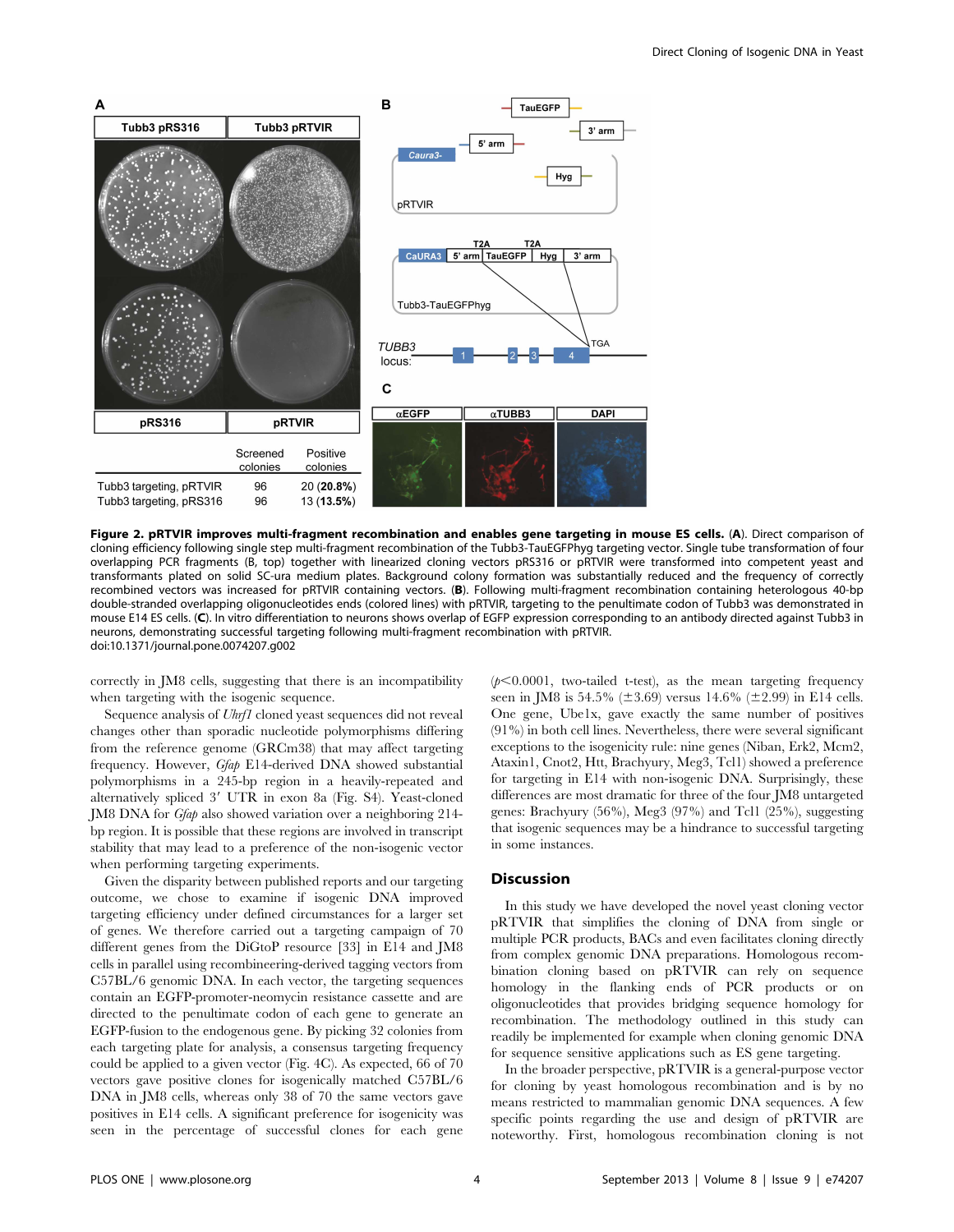

R

| Vector          | Positive<br>colonies |
|-----------------|----------------------|
| pRTVIR          | $2/96(2.1\%)$        |
| pRTVIR          | 91/96 (94.8%)        |
| pRS316          | 0/96(0%)             |
| pRTVIR          | 0/96(0%)             |
| pRTVIR          | 51/96 (53.1%)        |
| pRS316          | $1/96(1.0\%)$        |
| gDNA            | Positive<br>colonies |
| E14             | $1/48$ (2.1%)        |
| JM8             | 1/48(2.1%)           |
| E <sub>14</sub> | 1/7(14.3%)           |
| JM8             | 1/96 (1.0%)          |
|                 |                      |

Figure 3. Direct genomic retrieval from BAC and purified genomic DNA into pRTVIR. (A). Genomic DNA can be cloned efficiently into pRTVIR in a single step. Freshly purified BAC or genomic was mixed with bridging oligonucleotides containing overlap to the Caura3- selection marker and the genomic DNA of interest along with linear pRTVIR. (B). Following high efficiency transformation into yeast in triplicate, the frequency of retrieval of 9 kb of unmodified genomic DNA (genomic DNA) from Gfap and Uhrf1 BAC DNA into pRTVIR was slightly increased compared to pRS316. However, introduction of restriction cleavage sites (BsrGI; or SwaI, NotI) immediately outside the respective genomic region facilitated correct cloning for pRTVIR, but not for pRS316. Due to the improved cloning efficiency of pRTVIR, retrieval of the same region from 100 µg of freshly purified and digested genomic DNA by phenol:chloroform extraction was attempted, giving correctly recombined vectors for both E14- and JM8-derived genomic DNA.

doi:10.1371/journal.pone.0074207.g003

readily compatible with DNA sequences that contain extensive or long repeats. Direct repeats might cause duplications and deletions between these regions and indirect repeats might cause inversions. Therefore, care should be taken when working with such repetitive regions; DNA sequencing and propagation in recombination deficient *E. coli* hosts are imperative. This said, we have actually successfully employed yeast recombination cloning for repetitive regions such as polyglutamine expansions (data not shown). Second, pRTVIR relies on DNA replication sequences from the endogenous 2 micrometer plasmid. This means that by no circumstances should [Cir<sup>+</sup>] yeast strains be used for recombination since this would risk the low background feature of the vector. In [Cir<sup>0</sup>] hosts pRTVIR replicates with largely varying copy numbers, much like the behavior of standard laboratory plasmids for E. coli and the vector is therefore not suitable for experiments in yeast cell biology.

Our driving force that led us to develop the pRTVIR technology stems from an interest in ES cell gene targeting [3]. Working with isogenic targeting vectors have long been the gold standard in designing gene-targeting campaigns and has become increasingly important in the functional study of DNA polymorphisms, often linked to disease. Indeed, pRTVIR can readily be implemented in the construction of isogenic targeting constructs, even directly from genomic DNA. Also in our hands we find superior targeting frequencies when employing isogenic vectors, but for individual genes there are exceptions to this rule. We cannot at this point offer an explanation why these specific combinations of DNA donor:recipient score better than isogenic DNA. The vectors we used in our study do not eliminate gene function and would not be expected to cause haploinsufficiency or changes in expression level that may preclude correct targeting. It has been reported that even a 2% strain difference between targeting constructs can lead to a  $>25$  fold in targeting success [34], yet polymorphisms are not expected to act in favor of the non-isogenic construct. Targeting the 3' UTRs of genes may also lead to a bias, as they are known to be more highly polymorphic than coding regions. Their role in mRNA structure and stability may also reflect a unique DNA structure that should be taken into consideration for its recombinogenic potential. Additionally, recombination hotspots, potential for random integration, repetitive regions and chromatin structure as well as other factors such as imprinting or copy number sensitivity may play a role in the correct integration of targeting construct DNA. In the absence of information defining these features, isogenicity is still the goldstandard for gene targeting campaigns.

With this study we aimed to establish a proof-of-principle for direct retrieval for genomic DNA into a vector system. Although optimization is clearly necessary for large-scale application, this method can be a valuable tool for targeting experiments where absolute genomic integrity is necessary.

#### Methods

## Construction of Plasmid Vectors pCA771 and pRTVIR

Parental plasmid pCA771 was constructed by homologous recombination in yeast (Ura<sup>+</sup>) between a 3.4 kb PCR product (primers A and B (Table S1)) encompassing 2 micrometer sequences, ampicillin marker and E. coli origin of replication from template pRS423 [35] and a 1.2 kb PCR product encompassing  $\mathbf{P}_{\text{TEF}}$ -*CaURA3* from template pUG60 [36] (primers C and D). CaURA3 deletion variants of pCA771, including pRTVIR, was constructed by site-directed mutagenesis using oligonucleotides (E, D and F). pRTVIR and complete sequences of this plasmid are available from Addgene (Addgene ID 46365).

#### Yeast Transformation and Plasmid Rescue

Yeast strain CAY1179 was used for all experiments and is a spontaneous Ade<sup>-</sup> derivative of  $\left[\mathrm{Cir}^0\right]$  strain yAF7  $\left[\frac{37}{32}\right]$  with the genotype (MATa ade2-1 can1-100 his3-11,15 leu2-3,112 trp1-1 ura3-1). Yeast was transformed by an adapted protocol described by [38]. Briefly, 10 ml CAY1179 was grown over night in  $2\times$ YPD medium at 30°C. In the morning the strain was diluted in fresh  $2\times$ YPD medium (3 ml per transformation) and grown at 30 $^{\circ}$ C from starting  $OD600 = 0.1$ . After  $\sim 5$  h harvest, the cultures had reached  $OD_{600} = 1.0$  and 3 ml of cell culture for each transformation was harvested by centrifugation (1.5 ml Eppendorf tubes) and washed by resuspension and centrifugation in 100 mM LiOAc (1 ml per transformation). 50  $\mu$ l of carrier DNA (2 mg/ml heat-denatured salmon testis DNA, Sigma D1626 in 100 mM LiOAc) was added together with vector digest and source DNA to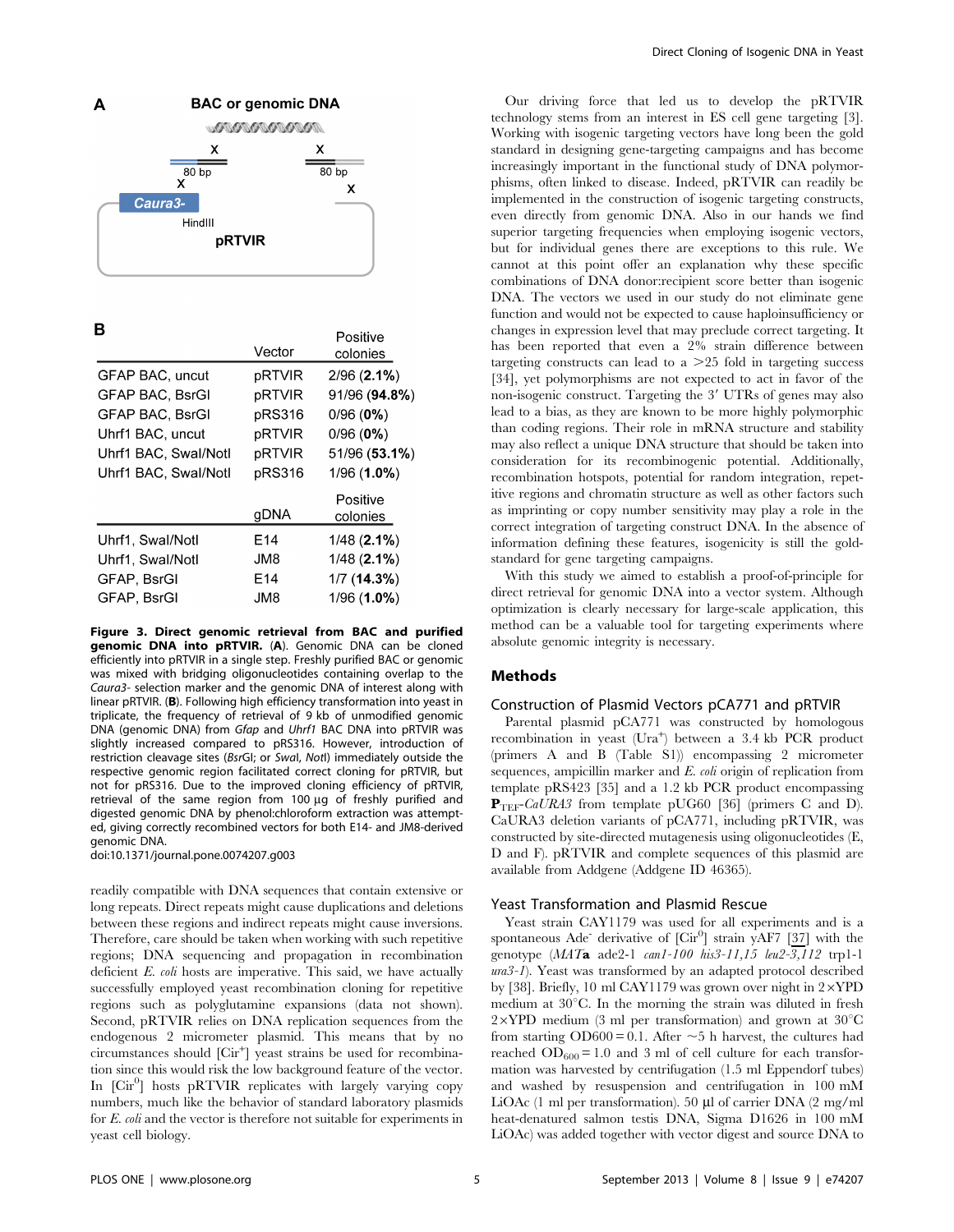

Figure 4. Targeting with isogenic and non-isogenic yeast-derived vectors. (A). Yeast-derived targeting vectors for Uhrf1 and Gfap genes are shown. Each vector contains homologous flanking genomic DNA derived directly from ES cell lines and a T2A-EGFP-promoter-Neo cassette cloned inframe at the penultimate codon with the exon number shown. (B). To directly test if yeast-derived isogenic targeting vectors correlate with an increase in targeting frequency, targeting vectors for Gfap and Uhrf1 were electroporated into ES cells. For each gene, matched vectors and cell line (JM8 in JM8; E14 in E14) or reciprocal unmatched (JM8 in E14; E14 in JM8) electroporations were performed individually in parallel and triplicate. 32 colonies were picked from each plate and genotyped by long-range PCR, the number of correctly targeted colonies is shown. Whereas for Uhrf1, E14derived DNA functioned better than JM8 in isogenic (E14 in E14) as well as unmatched (E14 in JM8) cells, isogenic targeting vectors for Gfap containing E14 DNA gave no correct colonies (E14 in E14) but performed well in unmatched cells (E14 in JM8). In all cases, E14 DNA performed best except Gfap targeting E14 in E14. (C). To further examine if isogenic DNA may be less efficient than unmatched DNA in certain cases, an independent targeting campaign of 70 genes was carried out in E14 and JM8 ES cells with tagging EGFP-promoter-neomycin vectors containing C57BL/6 targeting arms. The isogenic targeting frequency in JM8 (% of correctly targeted clones;  $\bullet$ ) was compared to non-isogenic targeting frequency in E14 cells ( $\blacktriangle$ ). A two-tailed paired t-test showed a strong preference for targeting with the isogenic construct (p<0.0001), while nine genes showed a preference for unmatched DNA. Gene order is as follows: 1, Lin28; 2, Stag3; 3, Dmap1; 4, Smc4; 5, Thoc4; 6, Auts2; 7, Cnot1; 8, Smc1b; 9, Smc1a; 10, Ube1x; 11, Ssrp1; 12, Ptbp1; 13, Smad2; 14, Thoc2; 15, March7; 16, Ruvbl1; 17, Cdc73; 18, Rad21; 19, Sorbs1; 20, Trim28; 21, Trrap; 22, Apc; 23, Rtf1; 24, Thoc3; 25, Zfp42; 26, Stat3; 27, Wdr61; 28, Esrrb; 29, Niban; 30, Dppa4; 31, Enth; 32, Ep400; 33, Cbx3; 34, Ddx18; 35, Tcfcp2l1; 36, Hipk2; 37, Klf5; 38, Svil; 39, Sf1; 40, Cebpa; 41, Ddx47; 42, Erk2; 43, Smad3; 44, Sox3; 45, Ctr9; 46, Pten; 47, Tbx3; 48, Tcf7l1; 49, U2af65; 50, Mcm2; 51, Tcfap2c; 52, Yeats4; 53, Npas3; 54, Ruvbl2; 55, Shfdg1; 56, Klf4; 57, Ppp4c; 58, Snciap; 59, Snrpf; 60, Nrob1; 61, Olig2; 62, Wdr5; 63, Mbd3; 64, Atxn1; 65, Cnot2; 66, Htt; 67, T (Brachyury); 68, Dab2; 69, Meg3; 70, Tcl1. doi:10.1371/journal.pone.0074207.g004

the cell pellet. The suspension was briefly mixed by centrifugation followed by the addition of  $300 \text{ µl}$   $39\%$  PEG  $3350 \text{ 100 mM}$ LiOAc and intense vortexing for 15 s. After heat shock in a water bath at  $42^{\circ}$ C for 40 min cells were pelleted by centrifugation, resuspended in 150 µl Milli-O water and plated on solid SC-ura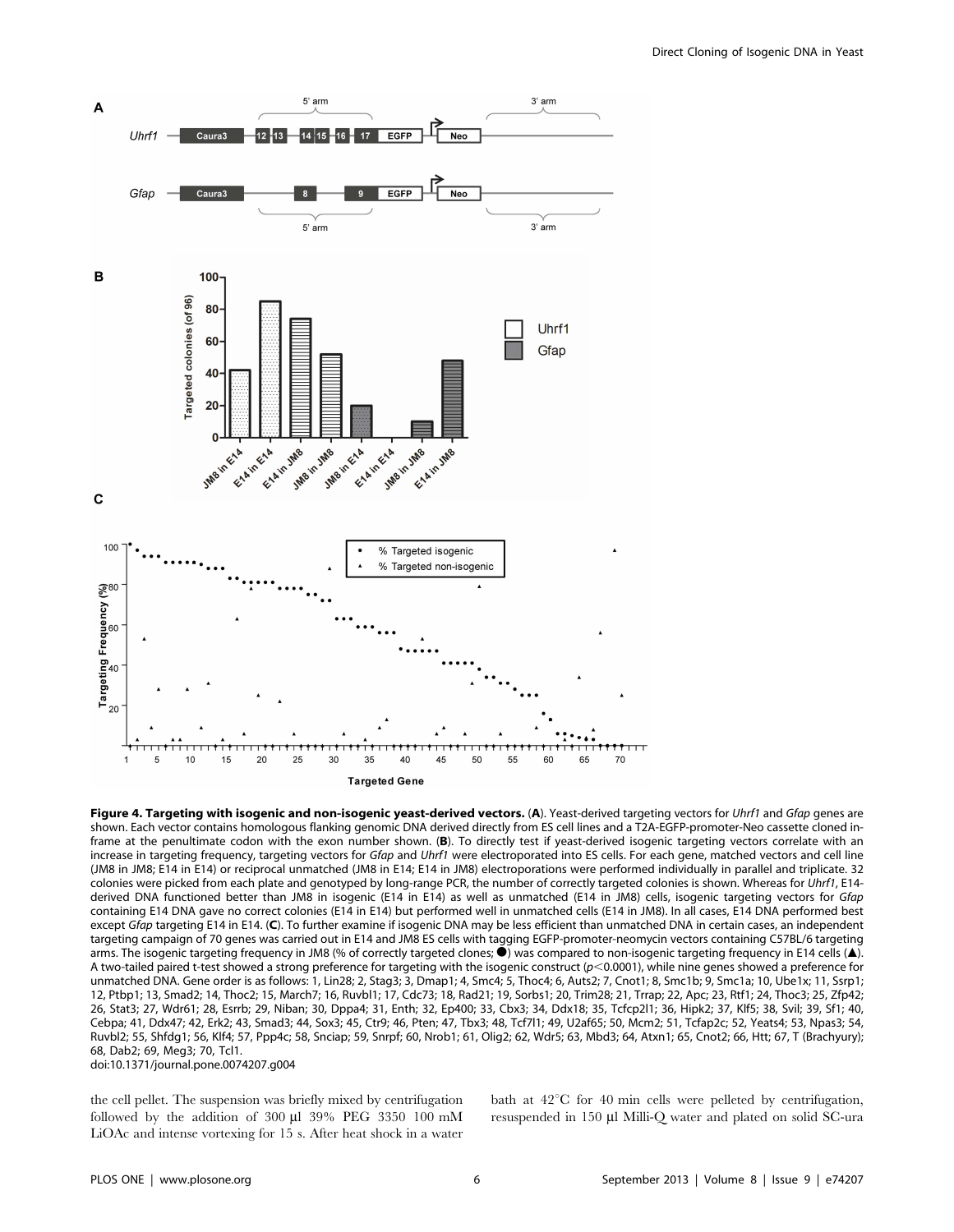medium. Colonies were observed after 2 days of incubation at  $30^{\circ}$ C.

For plasmid rescue, single or pooled yeast colonies were picked and standard silica miniprep kits (including Qiaprep, Qiagen) were after lyticase digestion employed on a cell pellet corresponding to  $\sim$ 20 µl. Lyticase digestion to weaken the yeast cell wall prior DNA extraction was performed by adding  $3 \mu$ l Zymolyase (ZymoResearch) to the cells resuspended in 200 µl 10 mM Tris-EDTA buffer (or similar cell suspension buffer belonging to the miniprep kit) and incubating for one hour. Tested commercial preparation of lyticase (including Zymolyase) contains a plasmid that makes E. coli ampicillin resistant, which necessitate its removal by DNAse I treatment. The plasmid is present in minute amounts but can be detected by transforming E. coli with the lyticase solution and selecting for ampicillin resistance. Following lysis, silica column binding, washing and elution, DNA was electroporated into E. coli cloning strain DH10B [39].

#### P<sub>AGP1</sub>-LacZ Recombination Experiments

For experiments involving PCR products carrying flanking homology regions a 3.8 kb  $\mathbf{P}_{AGPI}$ -lac $Z$  product was PCR amplified with Phusion DNA polymerase from YCpAGP1-lacZ [29] using<br>primers TATAGAGATGCTGGTTGGAATGCTTATTTprimers TATAGAGATGCTGGTTGGAATGCTTATTT-GAAAAAGACTGGCTAACCTTATTTCCTCATTTCCTCG and TGTGAGCGGATAACAATTTCACACAGGAAA-CAGCTGTTATTTTTGACACCAGACCAA. For oligonucleotide directed recombination experiments,  $\mathbf{P}_{AGPI}$ -lac $\chi$  without flanking vector homology was amplified using primers CCTTATTTCCTCATTTCCTCG and TTATTTTTGACAC-CAGACCAAC. For transformation 250 ng of HindIII and EcoRV restricted pRTVIR was mixed with 5 µl PCR crude product or PCR product and 5 pmol of recombinogenic oligonucleotides (TATAGAGATGCTGGTTGGAATGCTTATTTGAAAAA-GACTGGCTAACCTTATTTCCTCATTTCCTCGGCGGC-TAAAAAGGG; TGTGAGCGGATAACAATTTCACACAG-GAAACAGCTGTTATTTTTGACACCAGACCAACTGG-TAATGGTAGCG). Following transformation, cells were plated on selective SC-ura medium and counted. The yeast transfor-

mants were pooled and plasmids were rescued to E. coli and scored for LacZ by blue/white-screening on LB-medium selective for ampicillin and supplemented with 25 mg/L X-gal (5-bromo-4 chloro-indolyl-b-D-galactopyranoside; Sigma).

#### Statistical Analysis

Statistical analysis was done with Prism 5 (GraphPad Software). All values are given as standard error of mean (s.e.m.) unless stated otherwise.

#### Generation of Targeting Constructs

Tubb3-TauEGFP targeting construct. PCR amplification was used to generate fragments corresponding to the 9 kb flanking genomic DNA in  $5'$  and  $3'$  to the stop codon as well as  $TauEGFP$ (pTauEGFP [40]), hygromycin (pSectag) and PGK-neomycin (EUCOMM resource), gel-purified and combined with  $1 \mu$ g pRS316 linearized with SacI/KpnI (New England Biolabs) or pRTVIR (HindIII/EcoRV; New England Biolabs) and transformed into yeast as described above. T2A sequences to generate separate polypeptides [41] were introduced at ends with heterologous sequences to avoid incorrect recombination. Special care should be taken to avoid DNA crosslinking by UV-light, a blue-light gel analysis table was used for all experiments. For colony PCR, colonies were picked into 30  $\mu$ l 0.1× Tris-EDTA and 1  $\mu$ l was used in a 25 µl PCR reaction. DNA standards were included from Hyperladder (Bioline). All primers were HPLC purity (MetaBion, Martinsried, Germany) and primer sequences for the construction of Tubb3 are included in Table S1.

Yeast genomic retrieval. 200 pmol of each complementary primer were combined in  $1 \times$  NEB buffer 1, heated to 95 °C for 5 minutes, and annealed slowly on at room temperature on benchtop. For BAC constructs, annealed primers were combined with 2  $\mu$ g cut (BsrGI, SwaI, or NotI cut; New England Biolabs) or uncut DNA (ImaGenes, Uhrf1, RPCIB731A06223Q; Gfap, RPCIB731E07463Q) and transformed into yeast with  $1 \mu$ g linearized pRTVIR. For genomic DNA retrieval, annealed primers were combined with  $100 \mu$ g pure digested genomic DNA prepared from E14TG2a (129/Ola) or JM8A1.N3 (C57BL/ 6) cells by phenol:chloroform extraction and transformed with 1 mg linearized pRTVIR. Colony PCR and plasmid rescue were carried out as above. Inclusion of the EGFP-promoter-neomycin cassette was carried out by PCR amplification with primers containing end sequences from pEGFP-N1 (Clontech) and selection was performed on 20  $\mu$ g/mL kanamycin plates. Primer sequences are included in Table S1.

#### Differentiation TauEGFPhyg Cells

Differentiation of mouse ES was carried out as described in [42]. Briefly,  $5 \times 10^5$  cells were plated on 6 well dishes in N2B27 neural differentiation medium. Media was changed every day for 8 days and cells were fixed and stained with anti-GFP (Aves Labs) and anti-Tubb3 (Abcam) to confirm co-localization.

#### ES Cell Electroporation

Electroporation of E14TG2a (ATCC) and JM8A1.N3 [43] cells was carried out as described [4]. The exceptionally high gene targeting frequency is due to a well-established targeting pipeline in projects contributing to the International Knockout Mouse Consortium [3]. In brief, media was changed the night before electroporation, 2.5 µg of targeting vector was linearized and resuspended in 50 µl sterile PBS and electroporated in triplicate into  $1\times10^{7}$  ES cells (E14Tg2A.4 or JM8A1.N3) in a BTX electroporator (700V, 400 $\Omega$ , 25  $\mu$ F, pulse count at 1) and transferred to plates and distributed evenly. The next day, cells were examined for growth and changed to media containing selection antibiotic G418 125  $\mu$ g/mL. 10 days following electroporation, cell colonies were picked, trypsinized and expanded. Genomic DNA preparations and long-range PCR were performed as described [4] to characterize correct recombination events. Primer sequences are included in Table S1.

#### Supporting Information

Figure S1 Multiple fragment targeting vector assembly of pRTVIR-Tubb3-TauEGFPhyg. (A). Junction colony PCR on yeast clones demonstrating correctly recombined clones are shown with corresponding primers (Table S1) and expected sizes compared to DNA standards. (B). Restriction digests of correctly assembled vectors are shown along with indicated enzymes and expected sizes. (C). Targeting in E14 ES cells is demonstrated by long range PCR between two independent primers binding to the genomic region outside the targeting arms and an internal primer as shown together with expected sizes. (TIF)

Figure S2 Genomic retrieval and integration of EGFP-SV40-Neomycin cassette into pRTVIR vectors. (A). Colony junction PCR. Left side: Restricted pRTVIR was transformed together with genomic DNA into competent yeast and colonies were evaluated for correctly recombined clones using junction colony PCR. Right side: Undigested vectors containing Uhrf1 and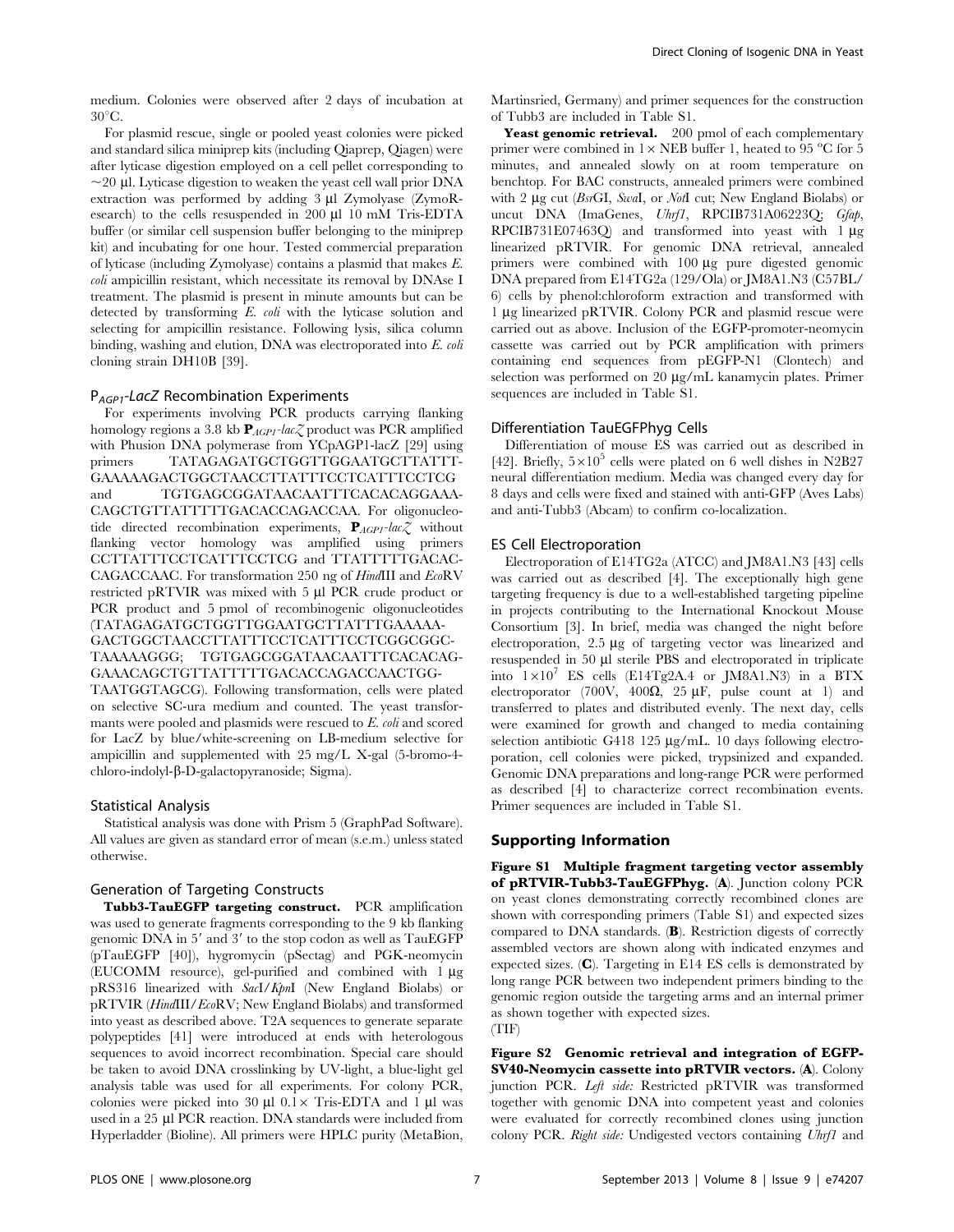Gfap genomic DNA were co-transformed with a PCR fragment containing EGFP-SV40-Neomycin into competent yeast and bacterial colonies were evaluated by junction colony PCR. (B). Restriction digests of correctly recombined vectors are shown along with indicated enzymes and expected sizes. (C). Targeting in ES cells is demonstrated by long range PCR between two independent primers binding on each genomic side (four total) outside the targeting arms and two respective internal primers as shown together with expected sizes. Order is LR5a, LR5b, LR3a, LR3b.

(TIF)

Figure S3 EGFP fluorescence in Uhrf1- and Gfap-EGFP-SV40-Neomycin targeted ES cell lines. Brightfield and epifluorescent images of ES cells and partially differentiated neuronal monolayers (ND) for *Uhrf1* and *Gfap* targeted lines are shown. No fluorescence is observed in the Gfap image, due to the likely absence of astroglial cells.

(TIF)

#### References

- 1. Capecchi MR (1989) Altering the genome by homologous recombination. Science 244: 1288–1292.
- 2. Eppig JT, Blake JA, Bult CJ, Kadin JA, Richardson JE, et al. (2012) The Mouse Genome Database (MGD): comprehensive resource for genetics and genomics of the laboratory mouse. Nucleic Acids Research 40: D881–D886.
- 3. Bradley A, Anastassiadis K, Ayadi A, Battey JF, Bell C, et al. (2012) The mammalian gene function resource: the International Knockout Mouse Consortium. Mamm Genome 23: 580–586.
- 4. Skarnes WC, Rosen B, West AP, Koutsourakis M, Bushell W, et al. (2011) A conditional knockout resource for the genome-wide study of mouse gene function. Nature 474: 337–342.
- 5. Zou J, Mali P, Huang X, Dowey SN, Cheng L (2011) Site-specific gene correction of a point mutation in human iPS cells derived from an adult patient with sickle cell disease. Blood 118: 4599–4608.
- 6. Howden SE, Gore A, Li Z, Fung HL, Nisler BS, et al. (2011) Genetic correction and analysis of induced pluripotent stem cells from a patient with gyrate atrophy. Proc Natl Acad Sci U S A 108: 6537–6542.
- 7. Cheng LT, Nagata S, Hirano K, Yamaguchi S, Horie S, et al. (2012) Cure of ADPKD by selection for spontaneous genetic repair events in Pkd1-mutated iPS cells. PLoS One 7: e32018.
- 8. Sebastiano V, Maeder ML, Angstman JF, Haddad B, Khayter C, et al. (2011) In situ genetic correction of the sickle cell anemia mutation in human induced pluripotent stem cells using engineered zinc finger nucleases. Stem Cells 29: 1717–1726.
- 9. Soldner F, Laganiere J, Cheng AW, Hockemeyer D, Gao Q, et al. (2011) Generation of isogenic pluripotent stem cells differing exclusively at two early onset Parkinson point mutations. Cell 146: 318–331.
- 10. Yusa K, Rashid ST, Strick-Marchand H, Varela I, Liu PQ, et al. (2011) Targeted gene correction of alpha1-antitrypsin deficiency in induced pluripotent stem cells. Nature 478: 391–394.
- 11. Liu Y, Rao M (2011) Gene targeting in human pluripotent stem cells. Methods Mol Biol 767: 355–367.
- 12. Meyer M, Ortiz O, Hrabe de Angelis M, Wurst W, Kuhn R (2012) Modeling disease mutations by gene targeting in one-cell mouse embryos. Proc Natl Acad Sci U S A 109: 9354–9359.
- 13. Carbery ID, Ji D, Harrington A, Brown V, Weinstein EJ, et al. (2010) Targeted genome modification in mice using zinc-finger nucleases. Genetics 186: 451– 459.
- 14. Meyer M, de Angelis MH, Wurst W, Kuhn R (2010) Gene targeting by homologous recombination in mouse zygotes mediated by zinc-finger nucleases. Proc Natl Acad Sci U S A 107: 15022–15026.
- 15. Cong L, Ran FA, Cox D, Lin S, Barretto R, et al. (2013) Multiplex Genome Engineering Using CRISPR/Cas Systems. Science 339: 819–823.
- 16. Vasquez KM, Marburger K, Intody Z, Wilson JH (2001) Manipulating the mammalian genome by homologous recombination. Proc Natl Acad Sci U S A 98: 8403–8410.
- 17. Deng C, Capecchi MR (1992) Reexamination of gene targeting frequency as a function of the extent of homology between the targeting vector and the target locus. Mol Cell Biol 12: 3365–3371.
- 18. te Riele H, Maandag ER, Berns A (1992) Highly efficient gene targeting in embryonic stem cells through homologous recombination with isogenic DNA constructs. Proc Natl Acad Sci U S A 89: 5128–5132.

Figure S4 Multiple sequence alignment of Gfap. Sequencing of JM8 and E14-derived yeast vectors revealed two polymorphic regions in the  $3'$  UTR (brackets) of an alternatively spliced transcript of Gfap, terminating at exon 8a. (TIF)

# Table S1 Primers used in vector construction and genotyping.

(DOC)

# Acknowledgments

The authors wish to thank Denise Herold and Alexandra Rosskopf for technical assistance in gene targeting, and Marcus Conrad for critical reading of the manuscript.

#### Author Contributions

Conceived and designed the experiments: CA AS SP MS FS WW JS. Performed the experiments: CA AS SP. Analyzed the data: CA AS SP JS. Contributed reagents/materials/analysis tools: CA MS FS. Wrote the paper: CA AS SP JS.

- 19. Sarov M, Schneider S, Pozniakovski A, Roguev A, Ernst S, et al. (2006) A recombineering pipeline for functional genomics applied to Caenorhabditis elegans. Nat Methods 3: 839–844.
- 20. Nedelkova M, Maresca M, Fu J, Rostovskaya M, Chenna R, et al. (2011) Targeted isolation of cloned genomic regions by recombineering for haplotype phasing and isogenic targeting. Nucleic Acids Res 39: e137.
- 21. Suzuki K, Imai Y, Yamashita I, Fukui S (1983) In vivo ligation of linear DNA molecules to circular forms in the yeast Saccharomyces cerevisiae. J Bacteriol 155: 747–754.
- 22. Gibson DG, Benders GA, Axelrod KC, Zaveri J, Algire MA, et al. (2008) Onestep assembly in yeast of 25 overlapping DNA fragments to form a complete synthetic Mycoplasma genitalium genome. Proc Natl Acad Sci U S A 105: 20404–20409.
- 23. Storck T, Kruth U, Kolhekar R, Sprengel R, Seeburg PH (1996) Rapid construction in yeast of complex targeting vectors for gene manipulation in the mouse. Nucleic Acids Res 24: 4594–4596.
- 24. Gibson DG (2009) Synthesis of DNA fragments in yeast by one-step assembly of overlapping oligonucleotides. Nucleic Acids Res 37: 6984–6990.
- 25. Bhargava J, Shashikant CS, Carr JL, Juan H, Bentley KL, et al. (1999) Direct Cloning of Genomic DNA by Recombinogenic Targeting Method Using a Yeast-Bacterial Shuttle Vector, pClasper. Genomics 62: 285–288.
- 26. Raymond CK, Sims EH, Olson MV (2002) Linker-mediated recombinational subcloning of large DNA fragments using yeast. Genome Res 12: 190–197.
- 27. Gillum AM, Tsay EY, Kirsch DR (1984) Isolation of the Candida albicans gene for orotidine-5'-phosphate decarboxylase by complementation of S. cerevisiae ura3 and E. coli pyrF mutations. Mol Gen Genet 198: 179–182.
- 28. Miller BG, Hassell AM, Wolfenden R, Milburn MV, Short SA (2000) Anatomy of a proficient enzyme: the structure of orotidine 5'-monophosphate decarboxylase in the presence and absence of a potential transition state analog. Proc Natl Acad Sci U S A 97: 2011–2016.
- 29. Iraqui I, Vissers S, Bernard F, de Craene JO, Boles E, et al. (1999) Amino acid signaling in Saccharomyces cerevisiae: a permease-like sensor of external amino acids and F-Box protein Grr1p are required for transcriptional induction of the AGP1 gene, which encodes a broad-specificity amino acid permease. Mol Cell Biol 19: 989–1001.
- 30. Donnelly ML, Hughes LE, Luke G, Mendoza H, ten Dam E, et al. (2001) The 'cleavage' activities of foot-and-mouth disease virus 2A site-directed mutants and naturally occurring '2A-like' sequences. J Gen Virol 82: 1027–1041.
- 31. Oldenburg KR, Vo KT, Michaelis S, Paddon C (1997) Recombinationmediated PCR-directed plasmid construction in vivo in yeast. Nucleic Acids Res 25: 451–452.
- 32. Sikorski RS, Hieter P (1989) A system of shuttle vectors and yeast host strains designed for efficient manipulation of DNA in Saccharomyces cerevisiae. Genetics 199: 10–27.
- 33. DiGtoP. Available: http://www.digtop.de/.
- 34. van Deursen J, Wieringa B (1992) Targeting of the creatine kinase M gene in embryonic stem cells using isogenic and nonisogenic vectors. Nucleic Acids Res 20: 3815–3820.
- 35. Christianson TW, Sikorski RS, Dante M, Shero JH, Hieter P (1992) Multifunctional yeast high-copy-number shuttle vectors. Gene 110: 119–122.
- 36. Goldstein AL, Pan X, McCusker JH (1999) Heterologous URA3MX cassettes for gene replacement in Saccharomyces cerevisiae. Yeast 15: 507–511.
- 37. Falcon AA, Rios N, Aris JP (2005) 2-micron circle plasmids do not reduce yeast life span. FEMS Microbiol Lett 250: 245–251.